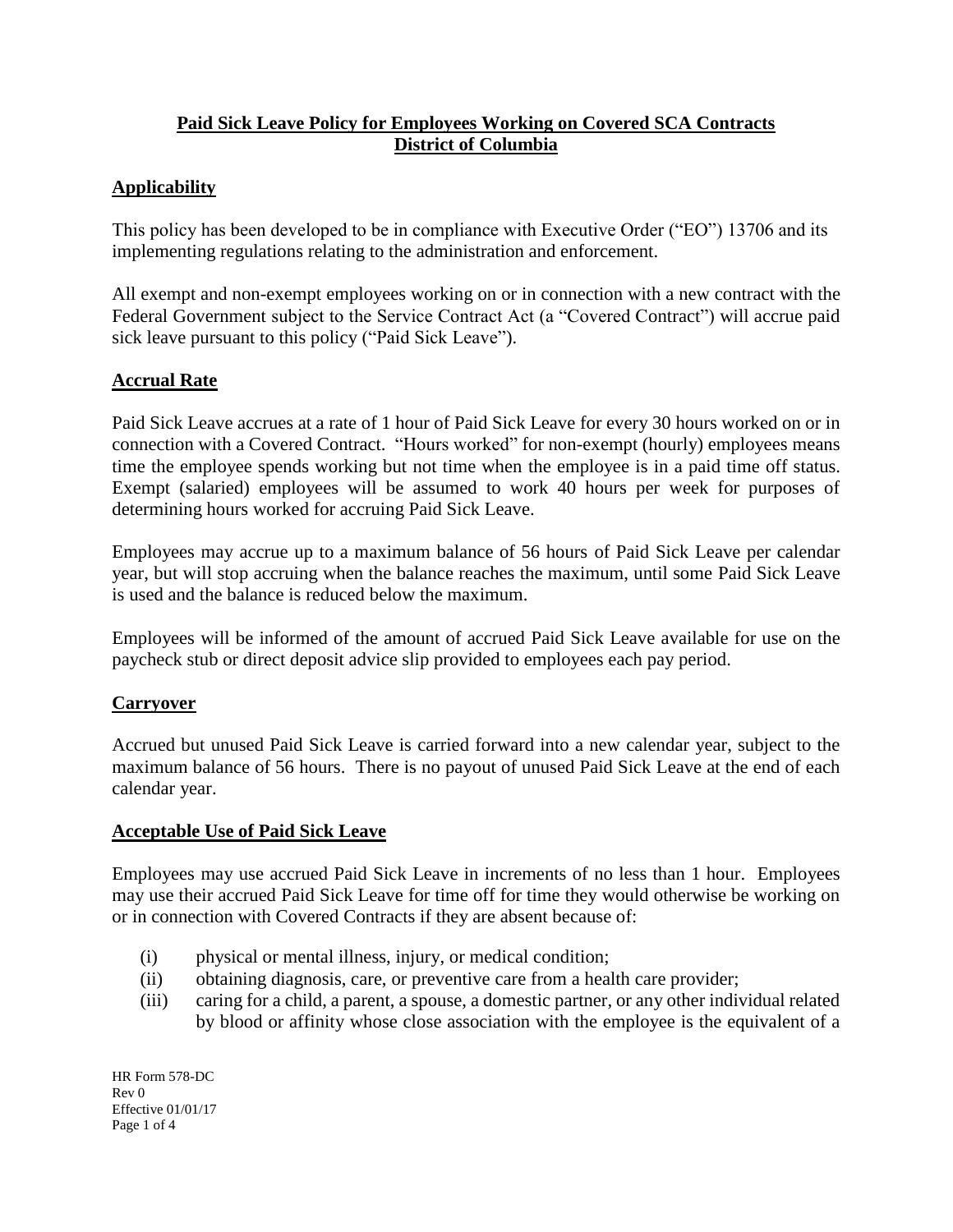family relationship who has any of the conditions or needs for diagnosis, care, or preventive care described in (i) or (ii) or is otherwise in need of care; or

(iv) domestic violence, sexual assault, or stalking, if the time absent from work is for the purposes described in (i) or (ii), to obtain additional counseling, to seek relocation, to seek assistance from a victim services organization, or take related legal action, including preparation for or participation in any related civil or criminal legal proceeding, or to assist an individual related to the employee as described in (iii) in engaging in any of these activities.

A "physical or mental illness, injury, or medical condition" means any disease, sickness, disorder, or impairment of, or any trauma to, the body or mind. An "individual related by blood or affinity whose close association with the employee is the equivalent of a family relationship" means any person with whom the employee has a significant personal bond that is or is like a family relationship, regardless of biological or legal relationship, and, in the District of Columbia, includes but is not limited to the employee's spouse, child (including step-children, foster children, and grandchildren), parent (including step-parents), registered domestic partner, or child of a registered domestic partner, or parent or a spouse of registered domestic partner, spouses of children (including step-children, foster children and grandchildren), brothers and sisters (including step-brothers and sisters and half-brothers and sisters), and a child who lives with the employee and for whom the employee permanently assumes and discharges parental responsibility, and a person with who the employee shares or has shared, for not less than the preceding twelve (12) months a mutual residence and with whom the employee maintains a committed relationship.

## **Request to Use Paid Sick Leave**

All requests and notifications related to Paid Sick Leave must be directed to the supervisor or manager of your work.

If the need to use Paid Sick Leave is foreseeable, the employee must request Paid Sick Leave, either orally or in writing, by informing their supervisor or manager at least 7 calendar days in advance. If the employee becomes aware of a need to use foreseeable Paid Sick Leave less than 7 calendar days in advance, the day the employee becomes aware of the need or the next business day will be considered to meet the requirement of as soon as is practicable. Employees are expected to make a reasonable effort to schedule preventative care or other foreseeable uses of Paid Sick Leave in a manner not to unduly disrupt operations.

If the need to use Paid Sick Leave is not foreseeable, such as for sudden illness, the employee must make the request for leave as soon as is practicable to the supervisor or manager in accordance with work site notification procedures. The employee should provide the estimate of the time needed for Paid Sick Leave at the time of request. (See below for security contracts)

HR Form 578-DC Rev 0 Effective 01/01/17 Page 2 of 4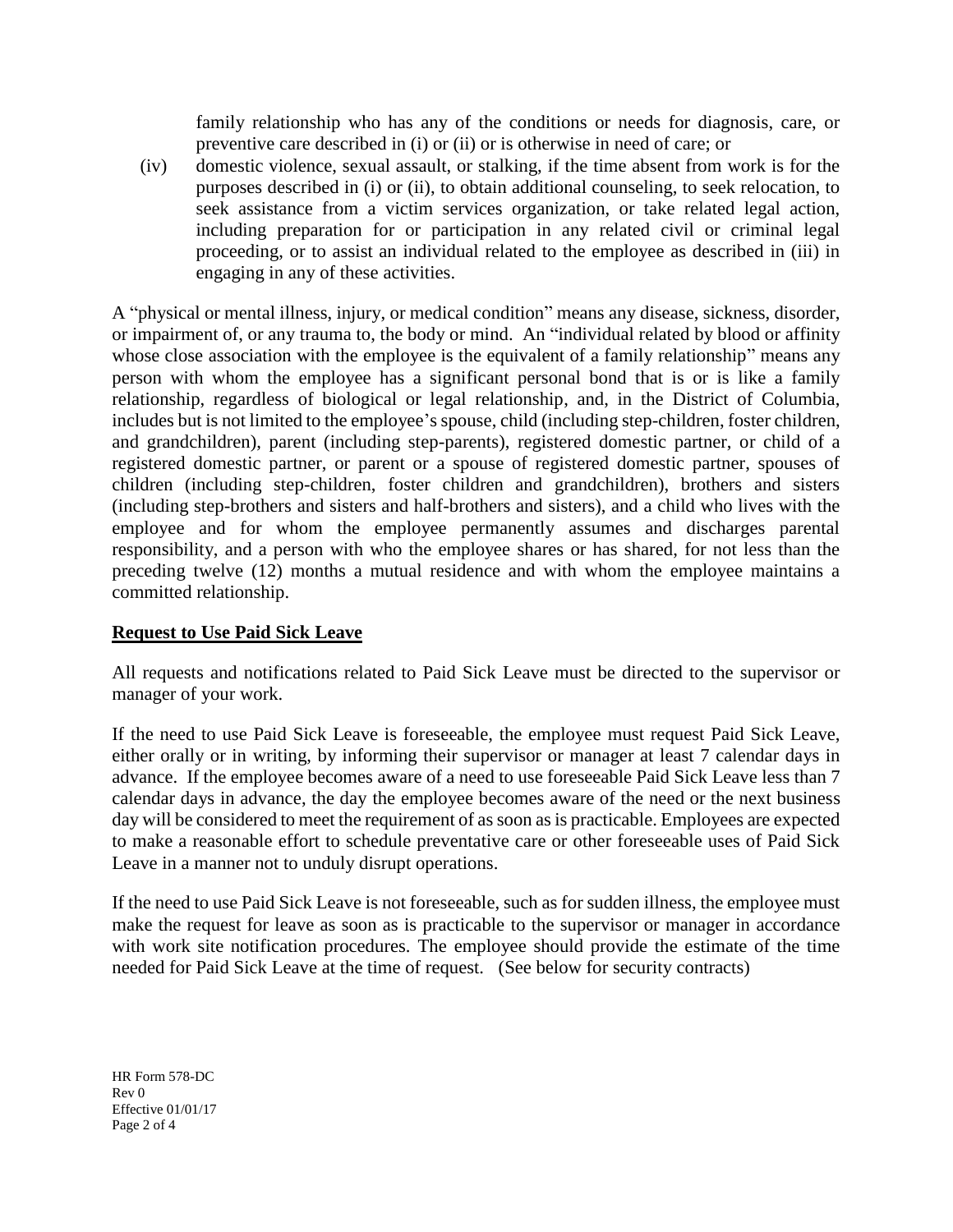**Security Contracts Only:** All requests and notifications related to Paid Sick Leave must be directed to the supervisor or manager of you work, in accordance with work site procedures. Given the nature of the Company's business to provide 24/7 armed and unarmed security services and emergency response on government installations, employees on security services contracts are expected to make a reasonable effort to schedule preventive care or other foreseeable uses for Paid Sick Leave at least 7 days in advance and in a manner not to disrupt operations, such as the beginning or end of the shift. Employees have the option to use full day increments of Paid Sick Leave for foreseeable Paid Sick Leave if they so choose. Employees should use the Leave Request Form to request Paid Sick Leave for absences that are foreseeable. If the need to use Paid Sick Leave is not foreseeable, such as for sudden illness, the employee must follow the site procedures for notification of the need for Paid Sick Leave. Employees on security services contracts are expected to call the supervisor on a daily basis to report absence from work due to a qualifying reason for Paid Sick Leave due to the requirements of staffing 24/7 security operations.

### **Responses to Requests for Paid Sick Leave**

Requests for leave must contain enough information to determine whether the absence qualifies as a proper use of Paid Sick Leave under this policy. Where unforeseeable, oral notification is acceptable. Where foreseeable, the request should be made in writing to the supervisor (Leave Request Form or Email as determined by work site procedures). The Company shall respond to the request as soon as practicable in the same manner, which may range from immediately to a few hours in most cases or even to a few days if it is unclear whether the employee has leave available. Any denial of Paid Sick Leave requests shall be in writing.

Employees will be required to provide certification from a health care provider to verify the need for Paid Sick Leave for 3 or more consecutive full workdays for reasons (i), (ii), or (iii) under the paragraph above entitled Acceptable Uses of Paid Sick Leave. For absences due to (iv) under Acceptable Use of Paid Sick Leave, certification may be from persons such as a health care provider, counselor, victim services representative, attorney, clergy, family member, close friend or self-certification. The documentation must contain the minimum necessary information to establish the need for absence. Documentation or statement of the family or family-like relationship is required.

### **Coordination with Other Leave Laws**

Paid Sick Leave runs concurrently with unpaid leave under the federal Family and Medical Leave Act and/or state family medical leave statutes. Therefore, employees whose absences are covered by FMLA or a state statute are required to use all available Paid Sick Leave during the absence. Employees who continue on a leave covered by Family and Medical Leave may choose to use any available paid vacation leave during the continued period of absence after Paid Sick Leave is exhausted.

HR Form 578-DC Rev 0 Effective 01/01/17 Page 3 of 4